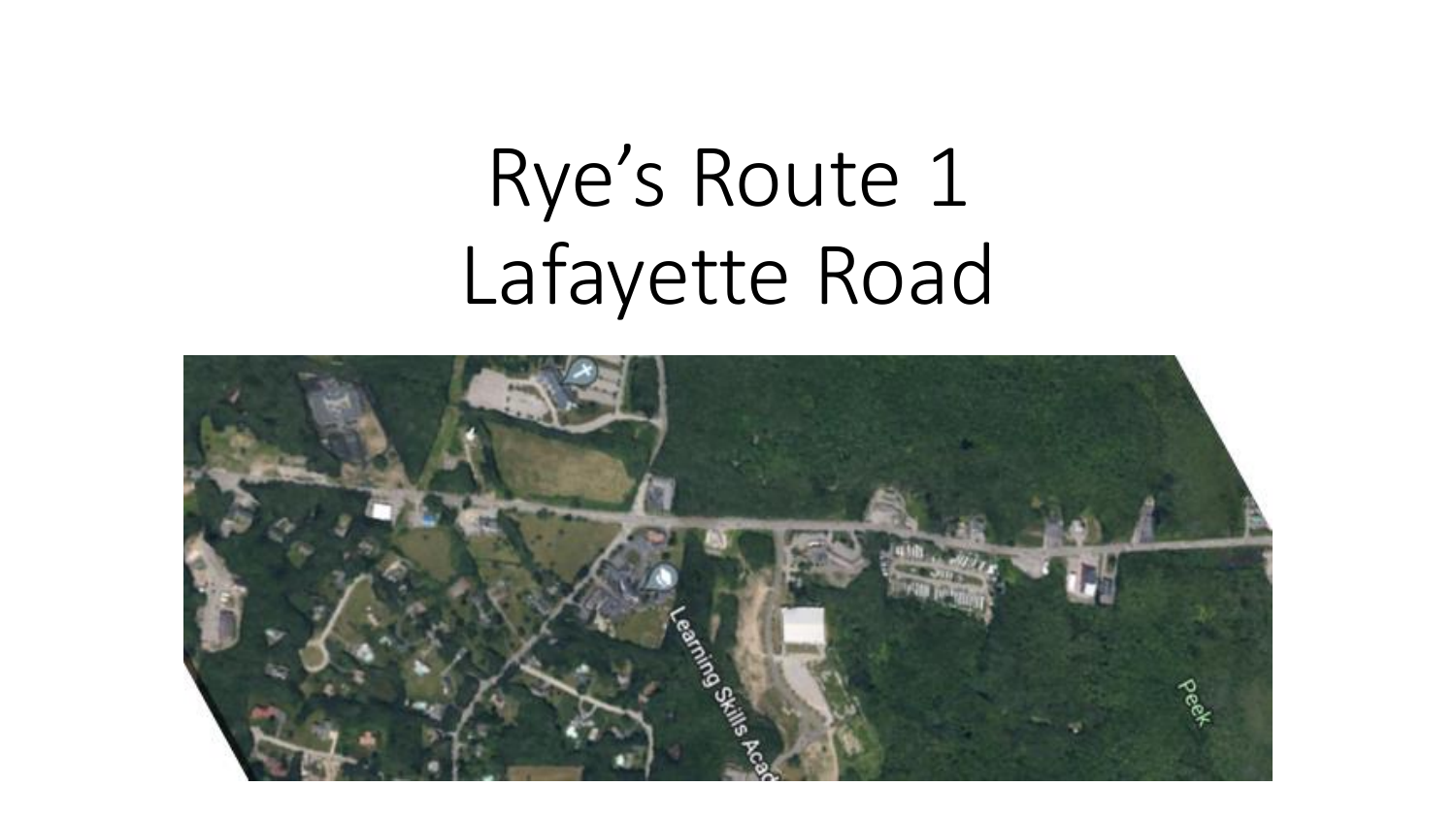

This "living" presentation is to capture information associated with Rt. 1 developments.

### **Sections:**

- Overview
- Water & Sewage
- Developments
- Impacts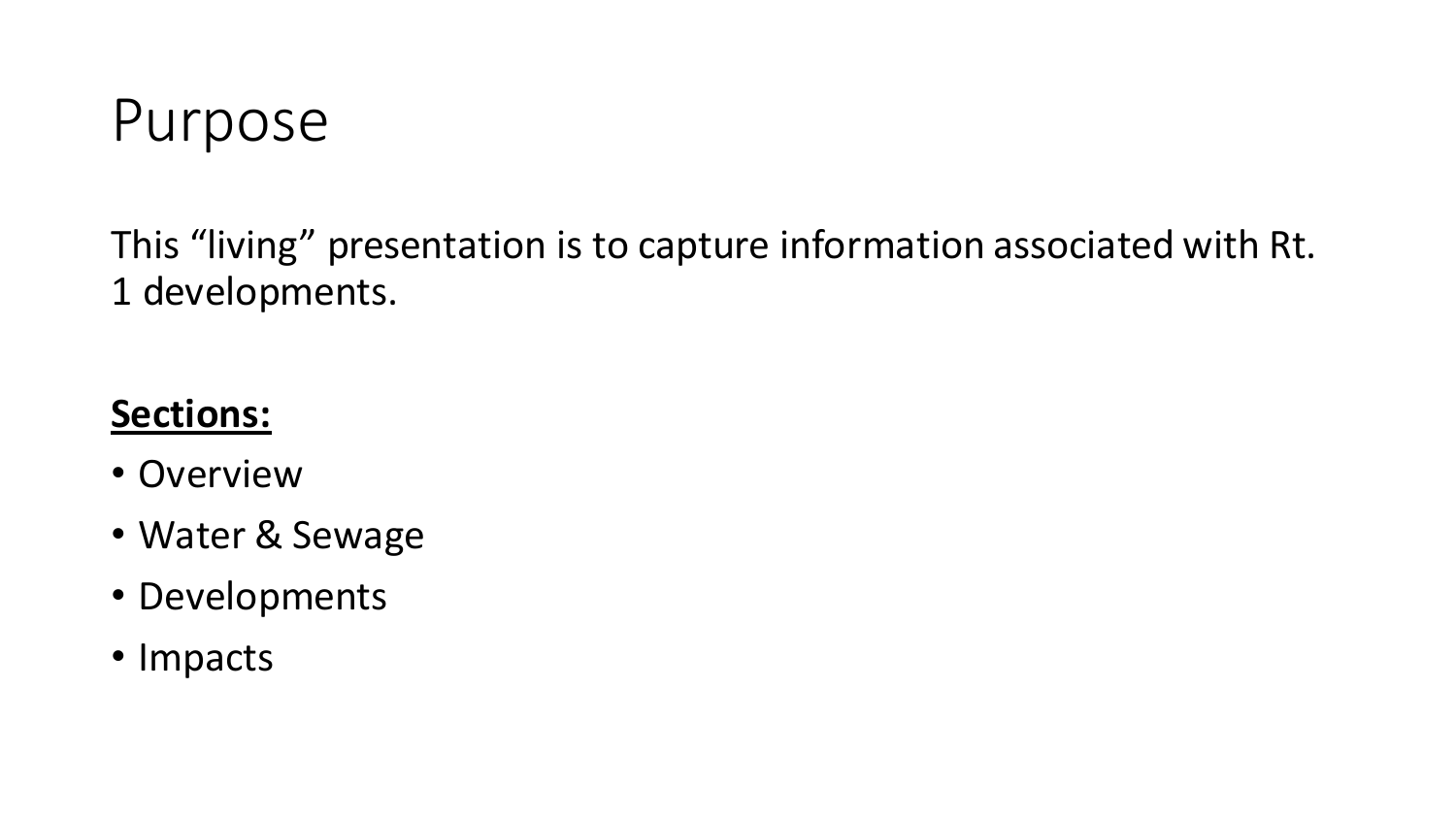Berry's Brook Town Information Click Here **Map** 



Coakley Landfill EPA Superfund Site Click Here Coakley Landfill Group Click Here

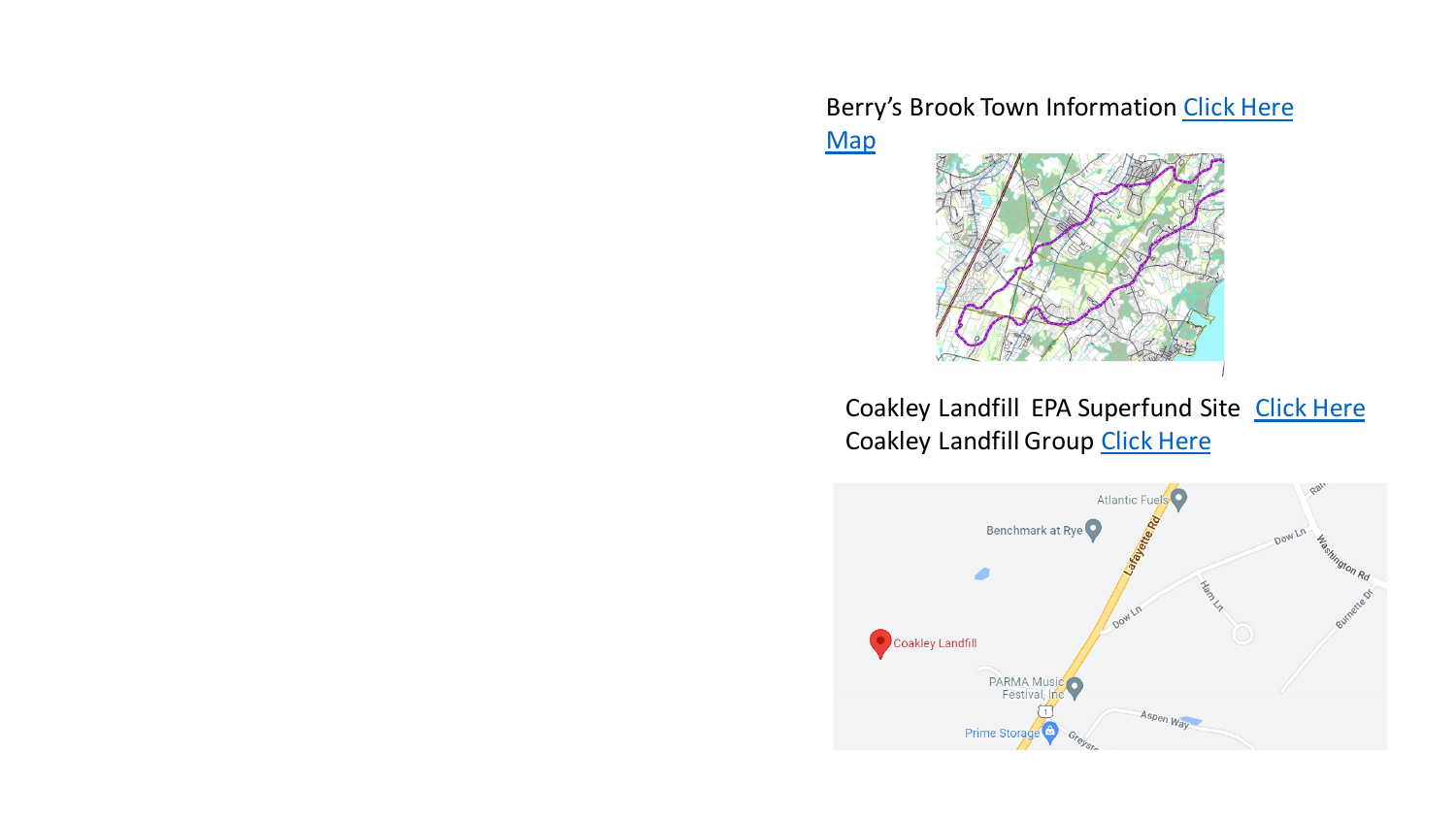## Overview

#### Sewage:

- Adam's Park has septic tanks that are pumped out.
- Portsmouth Sewer stops at
- N. Hampton/Greenland all septic?

#### Water:

- Rye Water -
- Portsmouth Water
- Aquarion ?

### Existing Developments:

- Xx Housing Partnership Development
- 20 units 1244 Washington Road
- ????

Approved Developments:

- 40 units Housing Partnership (2018 approval)
- 30 Units at Hector
- Benchmark Expansion
- Motel upgrades and changes

### Developments in Discussion:

- 80 Units Greenland/Rye
- Rye Airfield
- N. Hampton/Greenland all septic?

- ?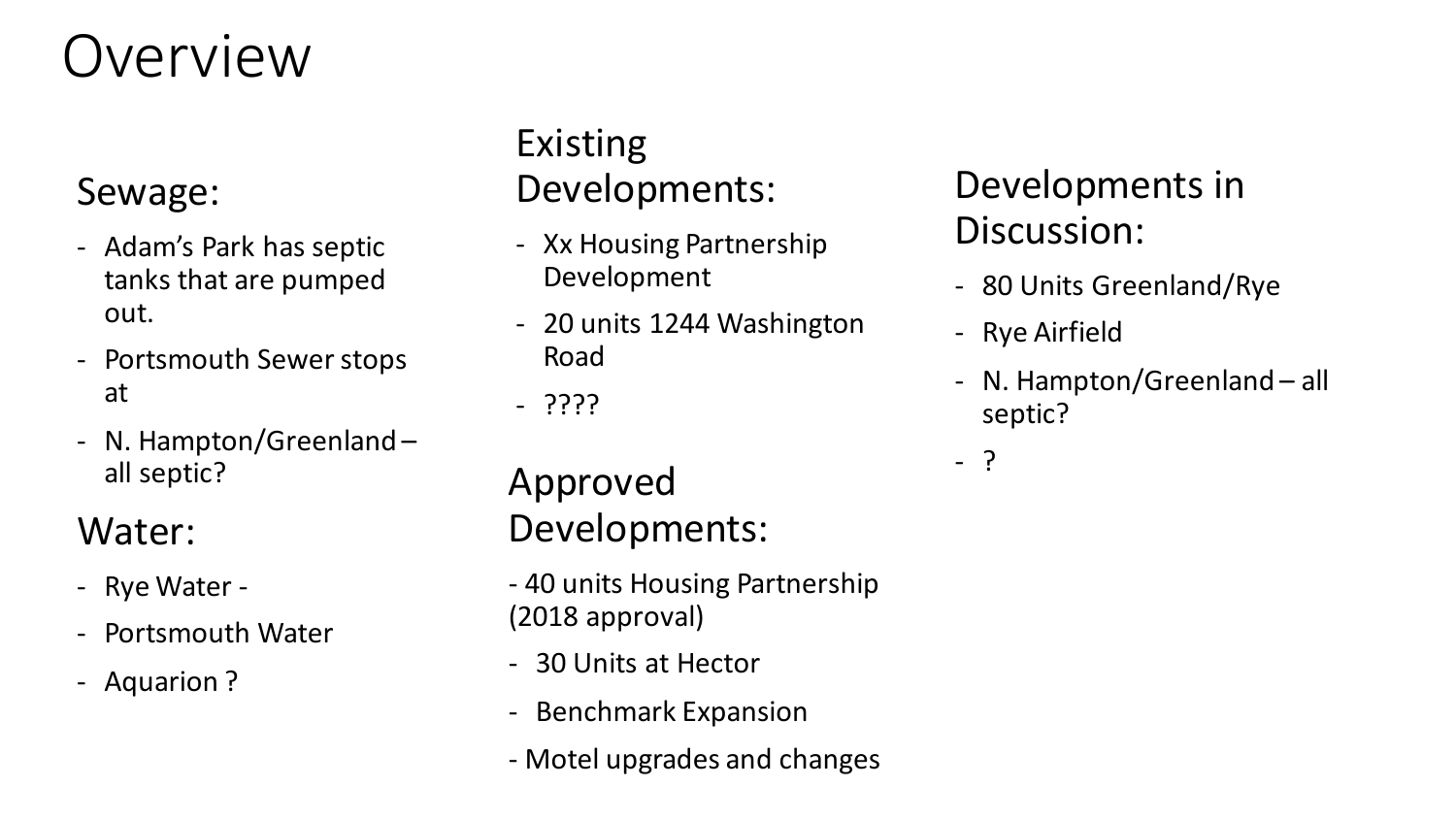## Sewage

- Get all the key facts and information
- Draw a circle and find out what the Max septic system could be? Impact to Berry's Brook
- Information about Connecting with Portsmouth
	- https://www.cityofportsmouth.com/publicworks/wastewater/sewercollection-system
	- https://files.cityofportsmouth.com/files/ww/SEWERApplicationInstructions.p df
- History of what has been tried
- Different options to fund Sewer connection and current status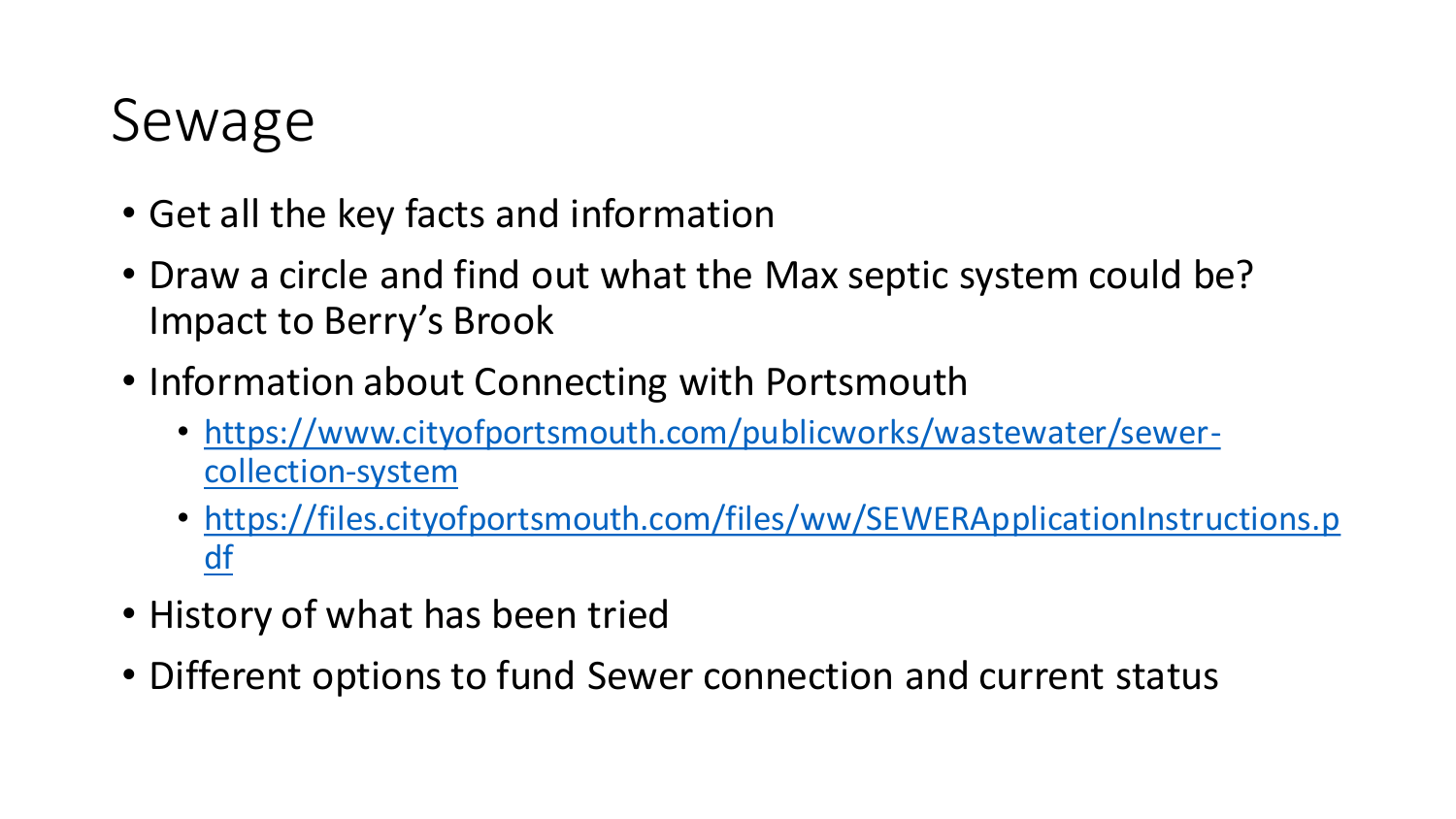### Water

- Estimates of General use
- Worst case for all water needs
- Fire suppression water worst case
- Irrigation Impact
- Increase to RWD capital equipment to support water
- Sensitivity analysis to the rest of RWD during drought?
- What was approved for 30 units at Hector and Benchmark
	- https://www.town.rye.nh.us/sites/g/files/vyhlif3751/f/minutes/pb\_minutes\_11-30-21.pdf
	- https://www.therpc.org/application/files/2716/2939/5302/Hectors Hydro Study -\_TruslowRC\_review\_7-11-21.pdf
	- https://www.town.rye.nh.us/sites/g/files/vyhlif3751/f/minutes/pb\_minutes\_11-09-21.pdf
	- https://www.ryewaterdistrict.com/documents/1076/RWD\_Minutes\_4-06-22.pdf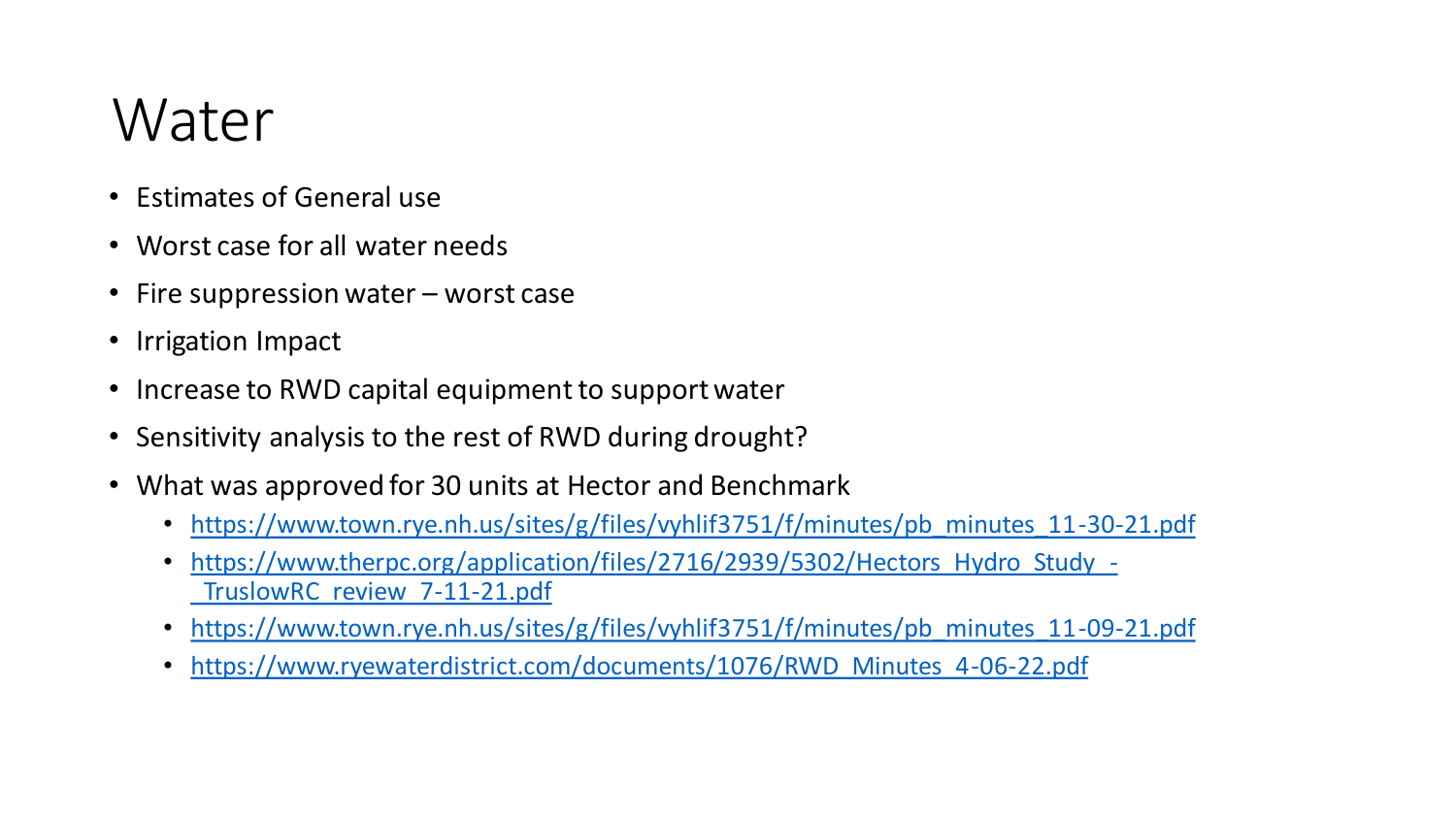## Current Facilities on Rt. 1

#### **Benchmark at Rye (Evolve) 295 Lafayette Rd**

| Description:                             | Septic impact                                  | Variances and waivers granted |
|------------------------------------------|------------------------------------------------|-------------------------------|
| Assisted living for mind and memory care | Septic system for 8 - LARGE PRIVATE ROOMS 16 - |                               |
| 155 and over                             | SMALL PRIVATE ROOMS 16(32) - DUPLEX SHARED     |                               |
| 40 units                                 | <b>ROOMS</b>                                   |                               |
|                                          |                                                |                               |

#### **Washington Green, 1244 Washington Road**

| Description:                    | Septic impact:   | Variances and waivers granted |
|---------------------------------|------------------|-------------------------------|
| 20 Townhomes                    | Community septic |                               |
| $\vert$ Condo fee = \$330/month | 4 Leech Fields   |                               |
| Link to plan                    |                  |                               |
| 4 Workforce Housing Units       |                  |                               |

#### **White Birch Apartments (The Housing Partnership) 11 Airfield Drive**

| Description:                                         | Septic impact: | Variances and waivers granted |
|------------------------------------------------------|----------------|-------------------------------|
| 22 Units                                             |                |                               |
| 62 years of age and above                            |                |                               |
| All Affordable Housing                               |                |                               |
| 20% earning 50% or less of area median income (AMI), |                |                               |
| 80% earning 80% or less                              |                |                               |

#### **Adam's Mobile Home Park 120 Lafayette Rd (Adams Park)**

| <b>Description</b> | Septic impact: Sewer system administered by the Rye $\vert$ Variances and waivers granted |  |
|--------------------|-------------------------------------------------------------------------------------------|--|
| All ages           | Sewer Commission. Rye pays Portsmouth and park                                            |  |
| 63 units           | pays Rye. Owner of park is obtaining an engineering                                       |  |
| Built in 1940      | plan and making improvements to the septic storage                                        |  |
|                    | and sewer system at park. Work expected to last 60 -                                      |  |
|                    | 90 days                                                                                   |  |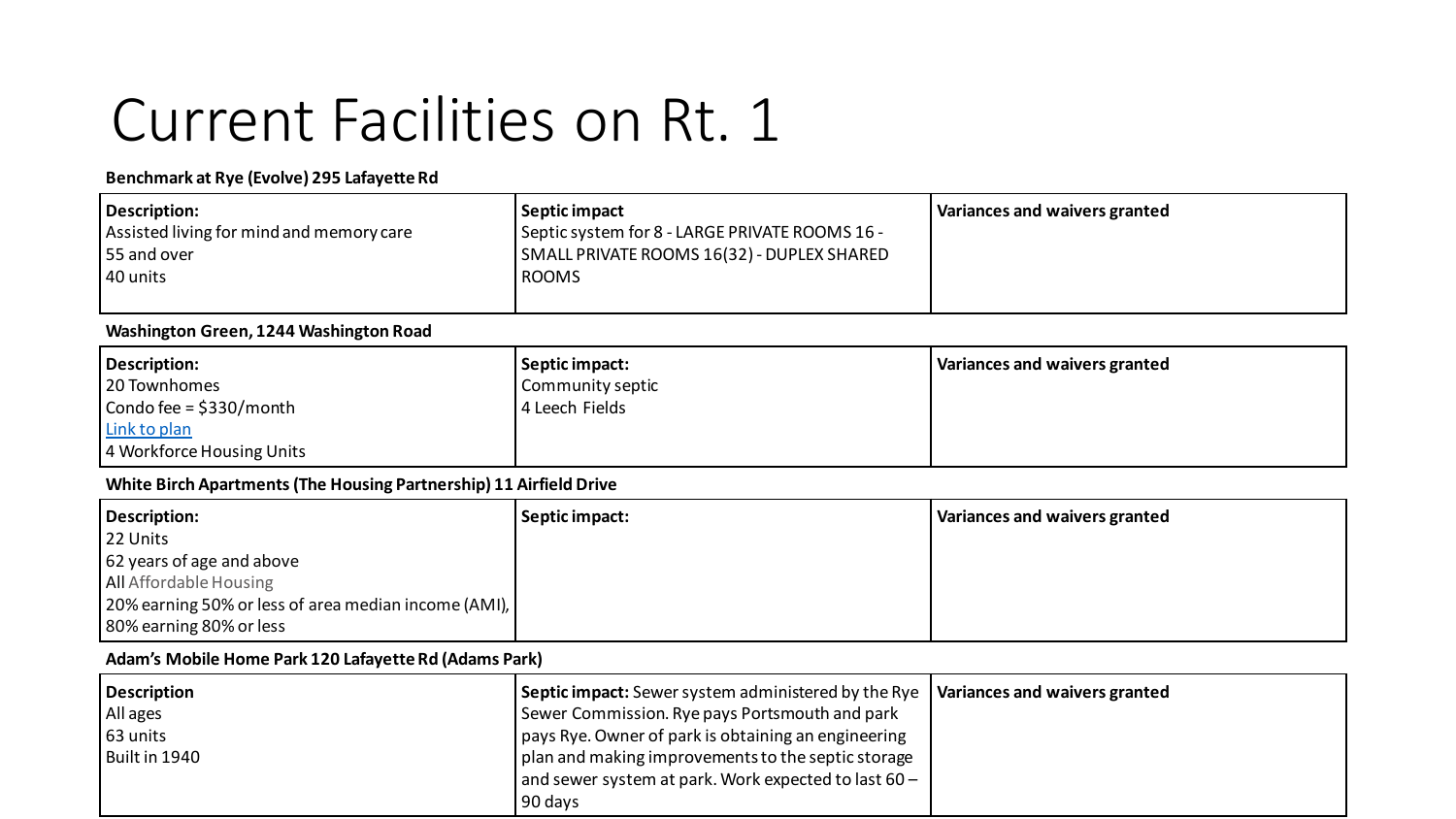Approved Developments

40 units Housing Partnership (2018 approval)

30 Units at Hector

Benchmark Expansion

30 Condos, 78 Assisted living

Site Plan

Hydro Study

Motel upgrades and changes

Add total variances, waivers and conditions to be monitored, WFH, Water and Sewage impact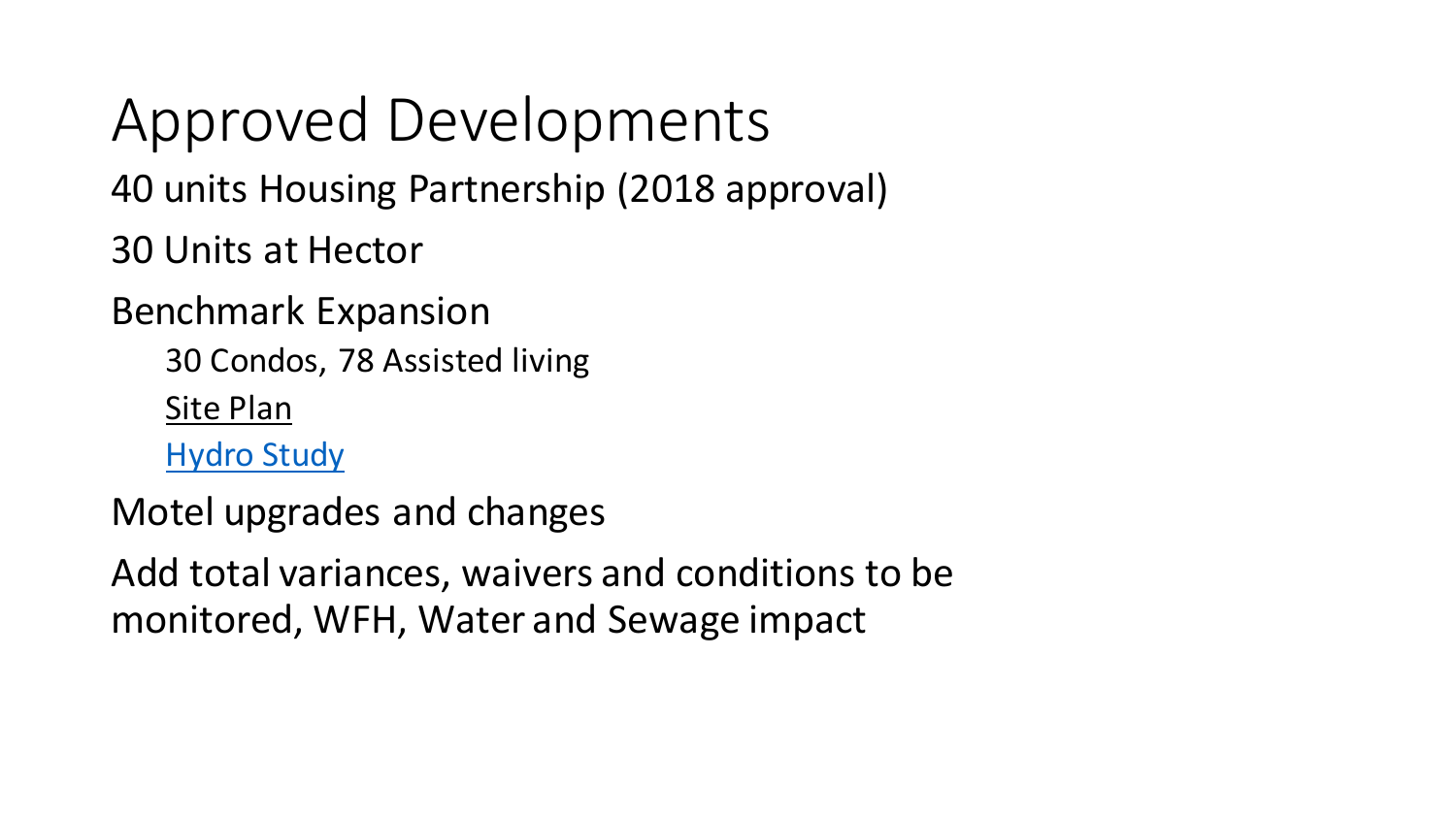## Developments under Discussion

- Summary of what is being proposed
- 80 Units Greenland/Rye
- Rye Airfield
- N. Hampton/Greenland
- Where it is in the process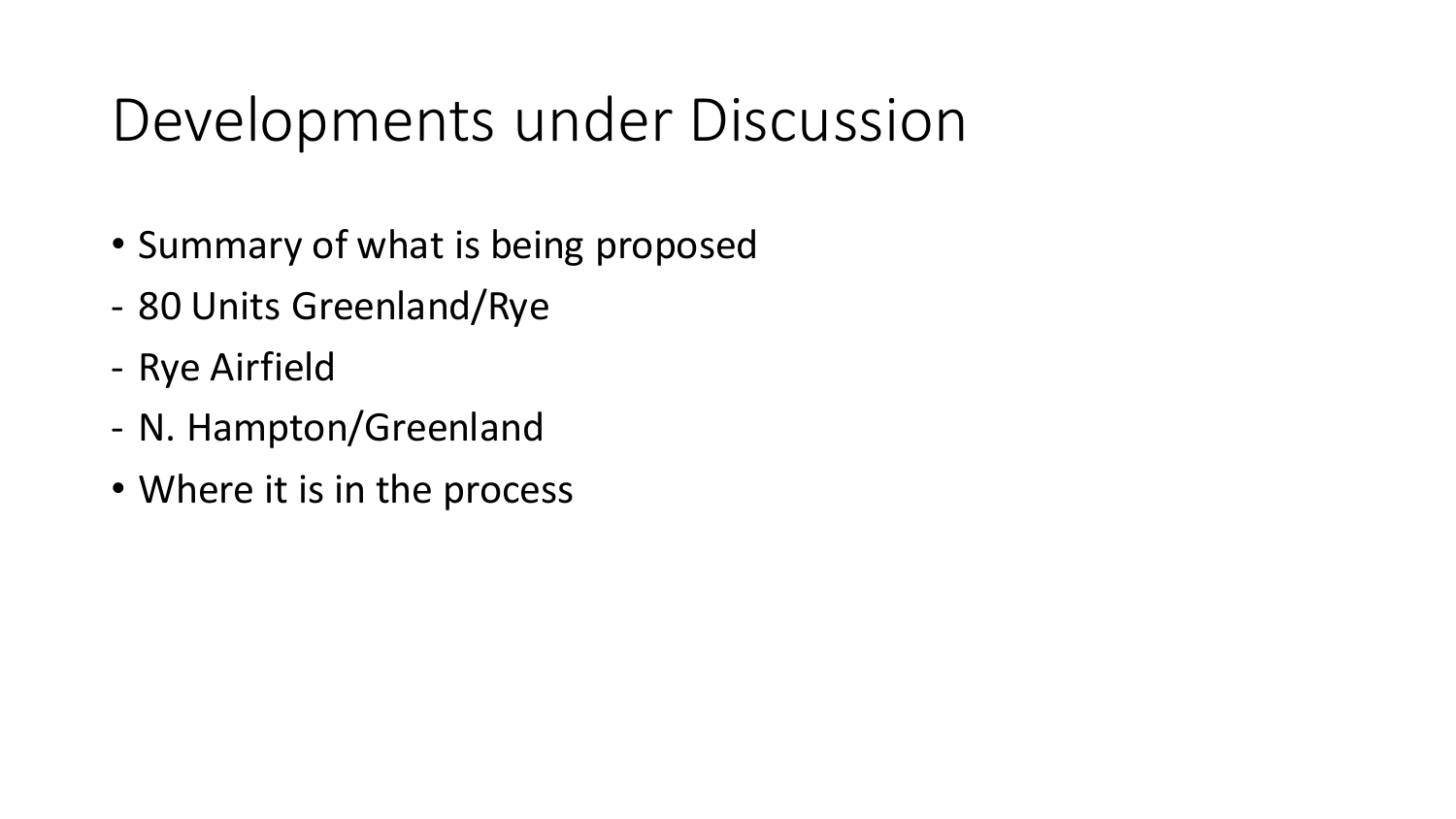## Berry's Brook

- Focus on what development can do to this watershed?
- What has to be watched out for
- Get Mindi's presentation from Select Board meeting in May
- https://www.facebook.com/100012632619187/videos/41120595388 7950/